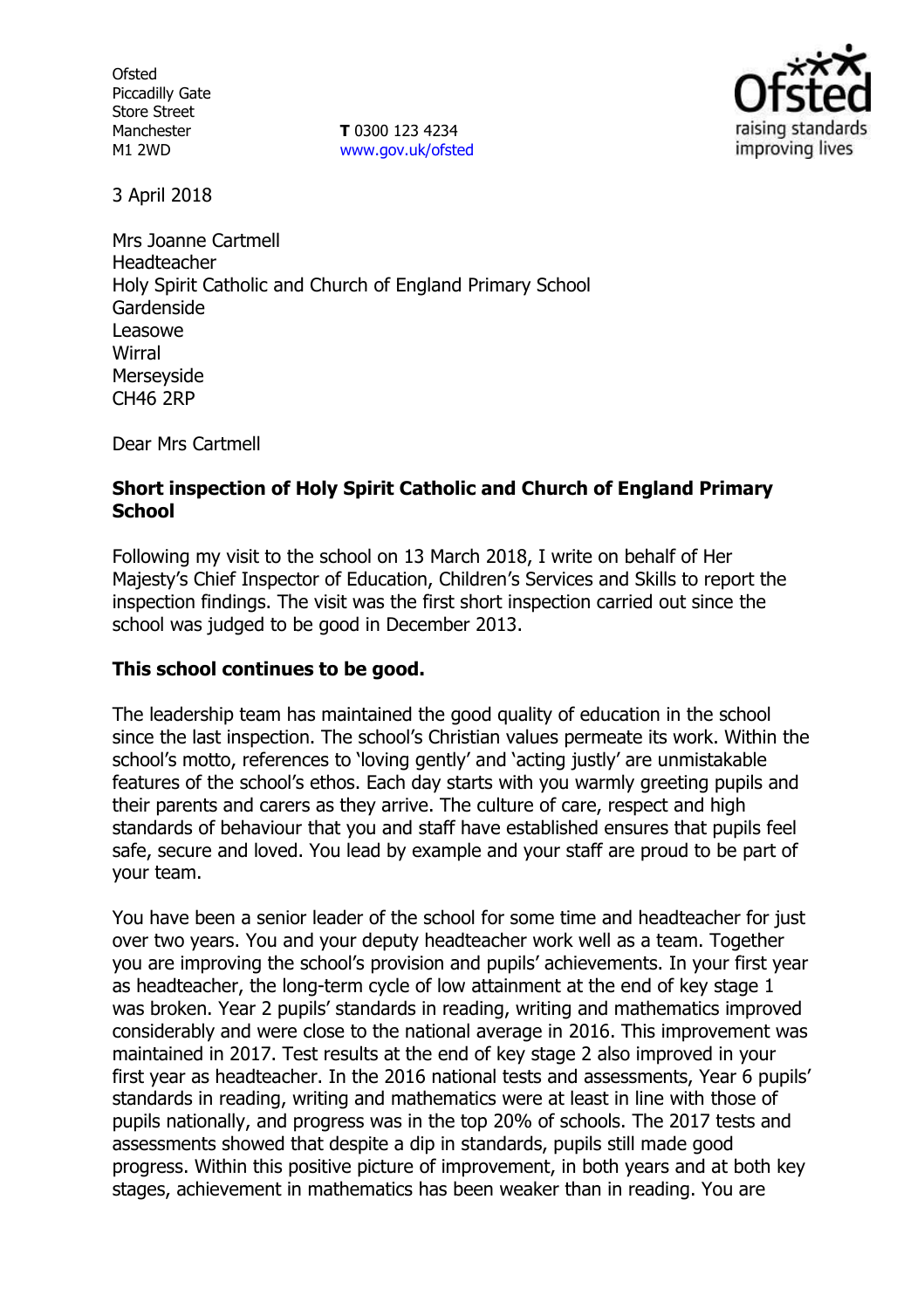

ensuring that mathematics is receiving specific attention as part of the school's current improvement priorities.

You are committed to improving the achievement of disadvantaged pupils, who are the largest pupil group in the school. In particular, you want to ensure that this group of pupils are not held back by weak literacy and numeracy skills when they move on to secondary school. You maintain a resolute focus on the teaching of reading, writing and mathematics. You and other leaders make frequent, rigorous checks on how well teaching in these core subjects meets your high expectations and enables disadvantaged pupils and other groups of pupils, including the most able, to make good progress. You and the deputy headteacher also regularly analyse teachers' assessments of pupils' learning. You use this information to discuss pupils' achievements with teachers and to check that all groups of pupils are making the progress you expect. Where this is not the case, additional support is provided to help pupils catch up. In all of these checks, you and other leaders are mindful of the previous inspection's recommendation about challenging the most able pupils. Inspection evidence confirms that this has been addressed effectively, although this is not yet fully reflected in published assessment results.

The thorough monitoring processes that you have established enable you to be clear about the quality of teaching and learning and make accurate evaluations of the school's effectiveness. While a current priority is to ensure that all teaching is at least good, this is mainly to build on the strengths in teaching that you have identified, rather than to address any specific weaknesses. Currently you are focused on ensuring that more pupils, particularly those who are disadvantaged, are adequately prepared for secondary school when they leave Year 6. This is appropriate, especially in mathematics where standards are less robust. You recognise that by the end of Year 2 and Year 6, not enough pupils are attaining the higher standards in mathematics, and by the end of Year 6, not enough disadvantaged pupils are attaining the expected standard in this subject.

The school's aim to recognise each child's talents and qualities so that all reach their potential is driving current work to improve the curriculum. Your ambitious plan includes increased opportunities for pupils to learn outdoors and extending the range of educational visits to widen pupils' horizons. You have been innovative in employing subject specialists to teach science, art and design, and physical education. As a result, pupils' skills in these subjects are very well developed. Throughout the school, the art work on display is of an exceptional standard and pupils are rightly proud of their accomplishments. In science, pupils have many opportunities to undertake practical investigations that develop their knowledge and understanding of scientific ideas and vocabulary. Your employment of specialist teachers has also helped to reduce the workload of your own staff, because the specialist teachers plan lessons and assess pupils' achievements. You are careful, however, to ensure that your staff have scheduled opportunities to work alongside these specialists. Not only does this support your own staff's professional development, it also ensures that they do not become deskilled in teaching these subjects. The focus this year is on extending the breadth and depth of pupils' learning in history, geography, music and Spanish.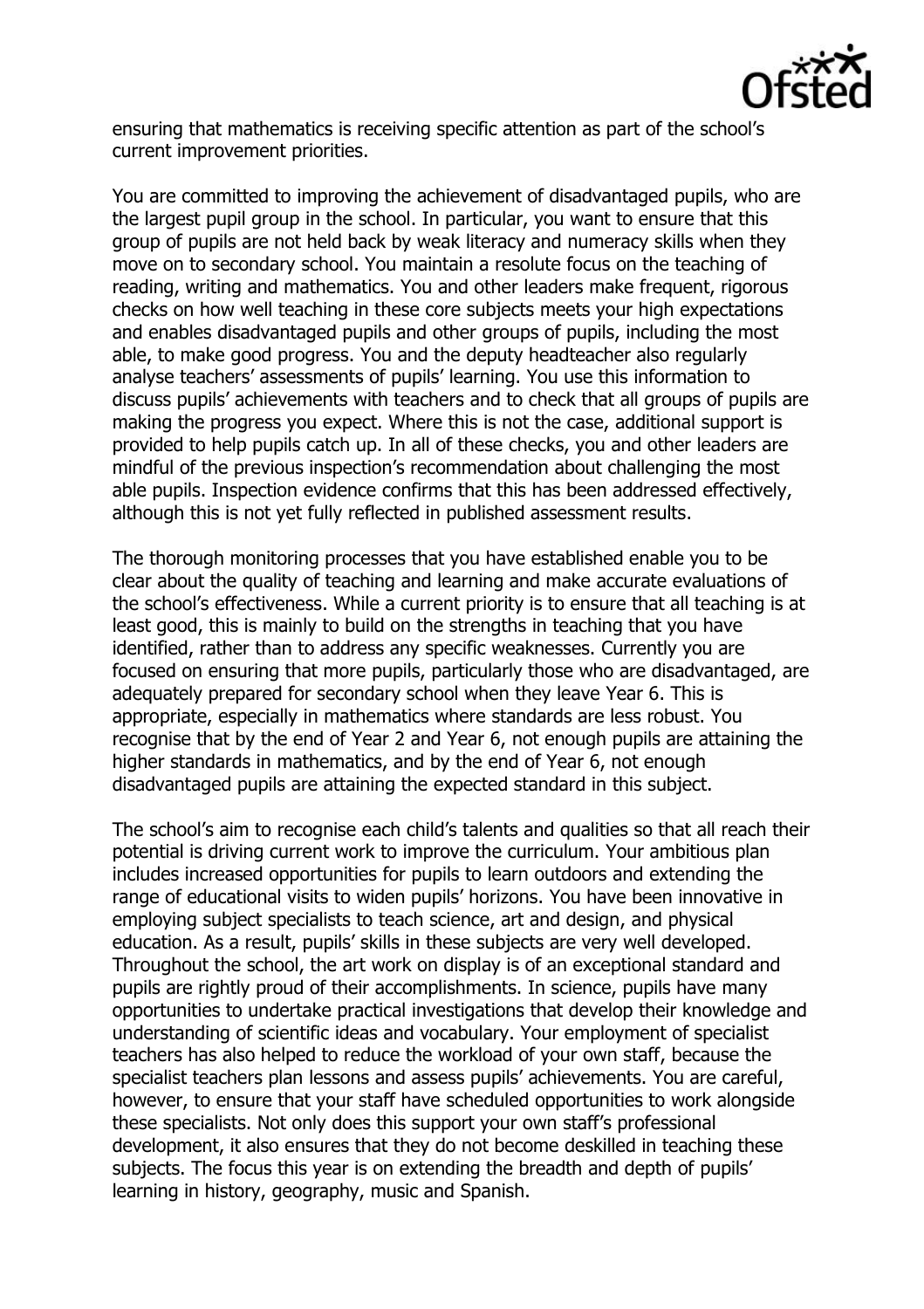

The high profile that Christian values have across the school makes a very strong contribution to pupils' spiritual, moral, social and cultural development. It is clear that pupils are given experiences that link to the principles of British values and to respecting the rights of others. Nevertheless, the many opportunities that exist within the curriculum to ensure that pupils know what British values are and to deepen their understanding of these values are not being exploited well enough.

The pupils and parents I spoke to had very positive things to say about your school. Pupils said that teachers were kind, made lessons interesting and fun and helped them if they were struggling with their work. The parents I spoke to used words and phrases such as 'amazing', 'brilliant', 'can't fault it' and 'staff are always there for you', to describe their experience of your school. Parents' responses to Ofsted's online survey were not quite as positive, particularly in relation to questions about behaviour and how your school deals with bullying. However, in a survey that you conducted less than a fortnight earlier, parents' responses to the same questions were considerably more positive. The reasons for this difference are unclear. I noted, however, that your school's behaviour policy provides little information about how you prevent and deal with bullying. Your behaviour log includes significant detail about incidents of misbehaviour and how these have been resolved. However, it does not include any information about how allegations of bullying, which are rare, have been investigated and resolved.

You receive strong support from your governors, who are good friends to the school. Governors ask you and other leaders pertinent questions about pupils' achievement. They monitor the school's finances conscientiously and prioritise funding that will make the biggest impact on pupils' achievement and well-being.

# **Safeguarding is effective.**

The leadership team ensures that safeguarding arrangements are fit for purpose. The checks that are made to determine the suitability of adults to work with children are robust. All staff receive regular safeguarding training to ensure that they know how to identify the signs of abuse or neglect. Staff are very aware of the importance of referring any concerns they have about pupils' safety to you and are vigilant in doing so. You log details of safeguarding concerns thoroughly and, where appropriate, refer these to social services and other professional agencies. The records of your communications with these professionals are detailed and clear.

Pupils are closely supervised at lunchtime. Pupils explained that if they are worried about anything they would be confident in sharing this with teachers and other staff. Pupils learn about different types of bullying and are taught how to keep themselves safe, including when using the internet.

### **Inspection findings**

 $\blacksquare$  Pupils' weaker achievement in mathematics was a line of enguiry for the inspection. Your school is in the second year of implementing improvements to the curriculum and teaching of mathematics. At the start of this process, your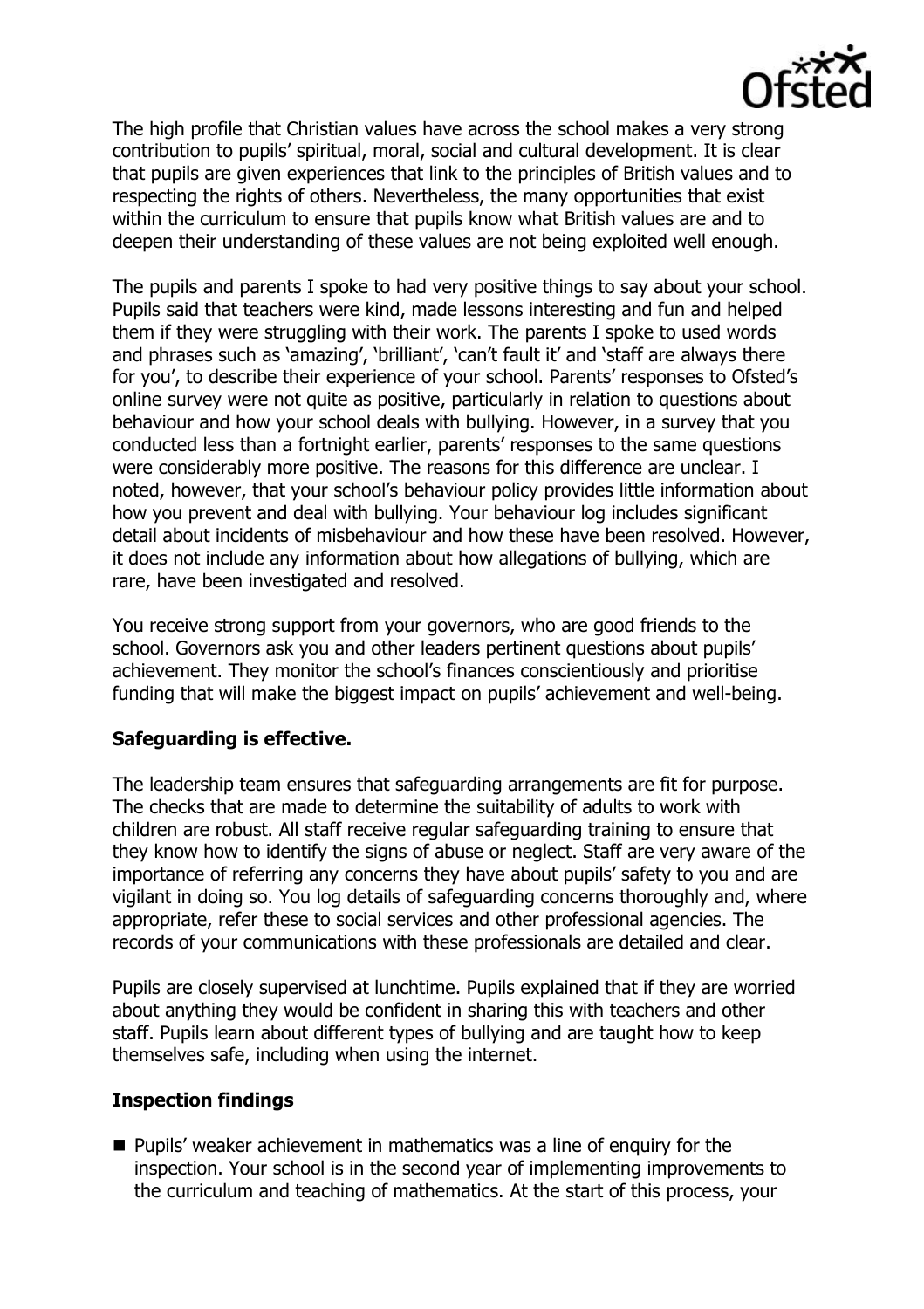

mathematics leader accurately identified weaknesses that prevented pupils from acquiring a deep understanding of mathematical ideas. Since then, pupils have had significantly more opportunities to think mathematically and solve mathematical problems. The leader recognises that the teaching of this aspect of mathematics has improved, but is not yet consistently strong, as improvements are still being embedded. Ensuring consistently good questioning by teachers to deepen pupils' learning remains a focus. Another is to provide additional time to further develop pupils' knowledge of mathematical facts and sharpen their mental calculation skills. Actions to address these areas feature within the school's improvement plan for mathematics. The plan contains milestones and information about how and when the success of the actions will be evaluated. However, these criteria are not precise enough to allow leaders to assess the impact the actions have had, particularly on pupils' standards and progress.

- The school's Year 1 phonic check results show that few pupils who need extra support with their learning attain the phonics standards expected of Year 1 pupils. This was another line of enquiry for the inspection. Having reviewed the specific needs and circumstances of these pupils, I am satisfied that they have been supported effectively in learning phonics. Many pupils achieve the expected standard in Year 2 and are now using phonics successfully to help them read and write. You explained that a new phonics scheme is being introduced in the early years and key stage 1. During our learning walk, we observed some very effective learning taking place in phonics sessions. You are keeping an eye on the implementation of the new scheme to ensure that improvements are maintained.
- My final line of enquiry was about how well leaders and governors fulfil their duty to actively promote fundamental British values. This arose because I found no information on the school's website to indicate the school's strategy to embed fundamental British values in its work. Of the pupils I spoke to during the inspection, few had heard of British values. Your curriculum provides pupils with many worthwhile opportunities to learn about cultures and religions different from their own. As a result, pupils appreciate and respect these aspects of diversity. Opportunities for pupils to learn about other aspects of diversity, such as different families and relationships, are not as well represented within the curriculum. Your curriculum review is paying good attention to developing breadth and depth in pupils' learning of subjects. However, not enough consideration is being given to identifying opportunities within subjects to deepen pupils' understanding of British values and ideas about equality and diversity.

### **Next steps for the school**

Leaders and those responsible for governance should ensure that:

- $\blacksquare$  pupils make even stronger progress in mathematics so that by the end of both key stages more pupils attain the expected standard and the higher standard
- $\blacksquare$  the improvement plan for mathematics enables leaders to more precisely evaluate the impact of actions on improving pupils' achievement and provision
- pupils develop a deeper and more explicit understanding of fundamental British values, equalities issues and the full range of diversity in modern Britain